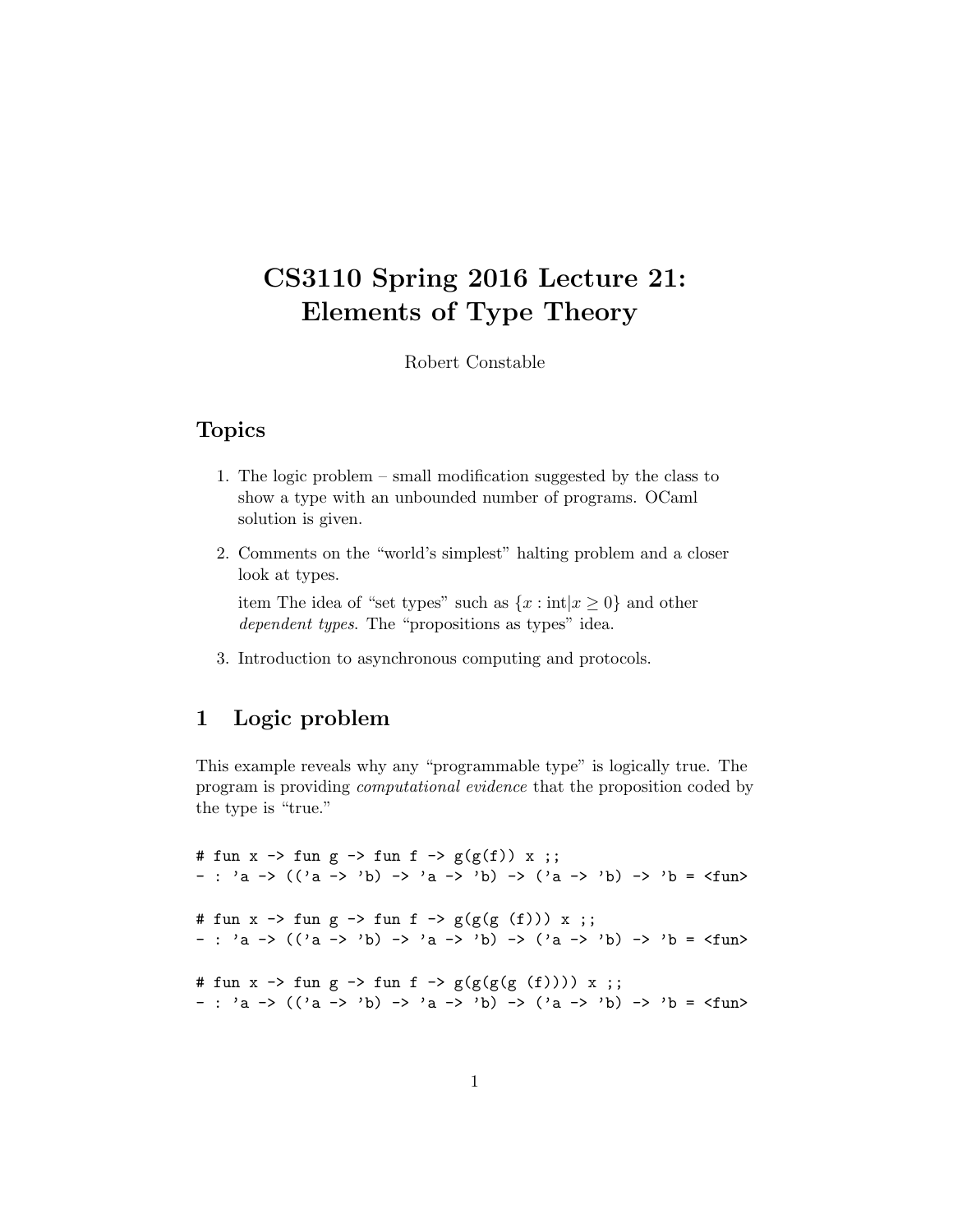#### Comments on the halting problem example

When we think of the type unit as a set of elements, we see it as  $\{() \}$ , and it is hard to imagine how there could be more than one element in the type. But all OCaml types are *partial types*. This means that the diverging computation  $\perp$  belongs to every type, including unit. So at a minimum, we need to see the type as having ⊥, the diverging element. This code makes that clear:

```
# let rec count n = if n = 0 then ( ) else count (n-1);
val count : int \rightarrow unit = \langlefun>
```
If we conceive of these types in a constructive or computational way, we cannot say "For all x in the type unit,  $x = ()$  or  $x = \perp$ ."

We do not say this, because in a computational way of thinking about "or," as in "for all natural numbers  $n, n$  is either prime or not prime," we intend that we can tell. This means we cannot think of the partial type for unit, written as  $\overline{\text{unit}}$  in Nuprl, as having only  $\perp$  and () as members.

A better way to see  $\overline{\text{unit}}$  is perhaps as consisting of many computations given by expressions, say  $e_1, e_2, e_3, \dots$  For some of them we know  $e_i = ( )$ ; for some we know  $e_i = \perp$ ; for some we know  $e_i = e_k$ .

One new idea for enriching our analysis is related to PS5. We can measure the computational complexity of reduction of expression  $e$  to  $( )$ .

#### 2 Unsolvability for halting in OCaml

To make the ideas clearer, in this section we use int for the OCaml type and int for the subtype of converging elements of  $\overline{\text{int}}$ .

int int 0, 1, -1, 2, -2,...  $\perp$ , 0, 1, -1, 2, -2, ... As well as expressions,  $e_i$  that reduce to these values.

**Fact 1.** There is no OCaml function  $h : \overline{\text{int}} \rightarrow \text{bool}$  such that  $h(n) = \text{true iff } n \downarrow.$  (p.97)

This proof follows the example from Lecture 20 that we cannot decide whether an element of unit converges. This proof method applies to any type T with some  $t_0 \in T$ .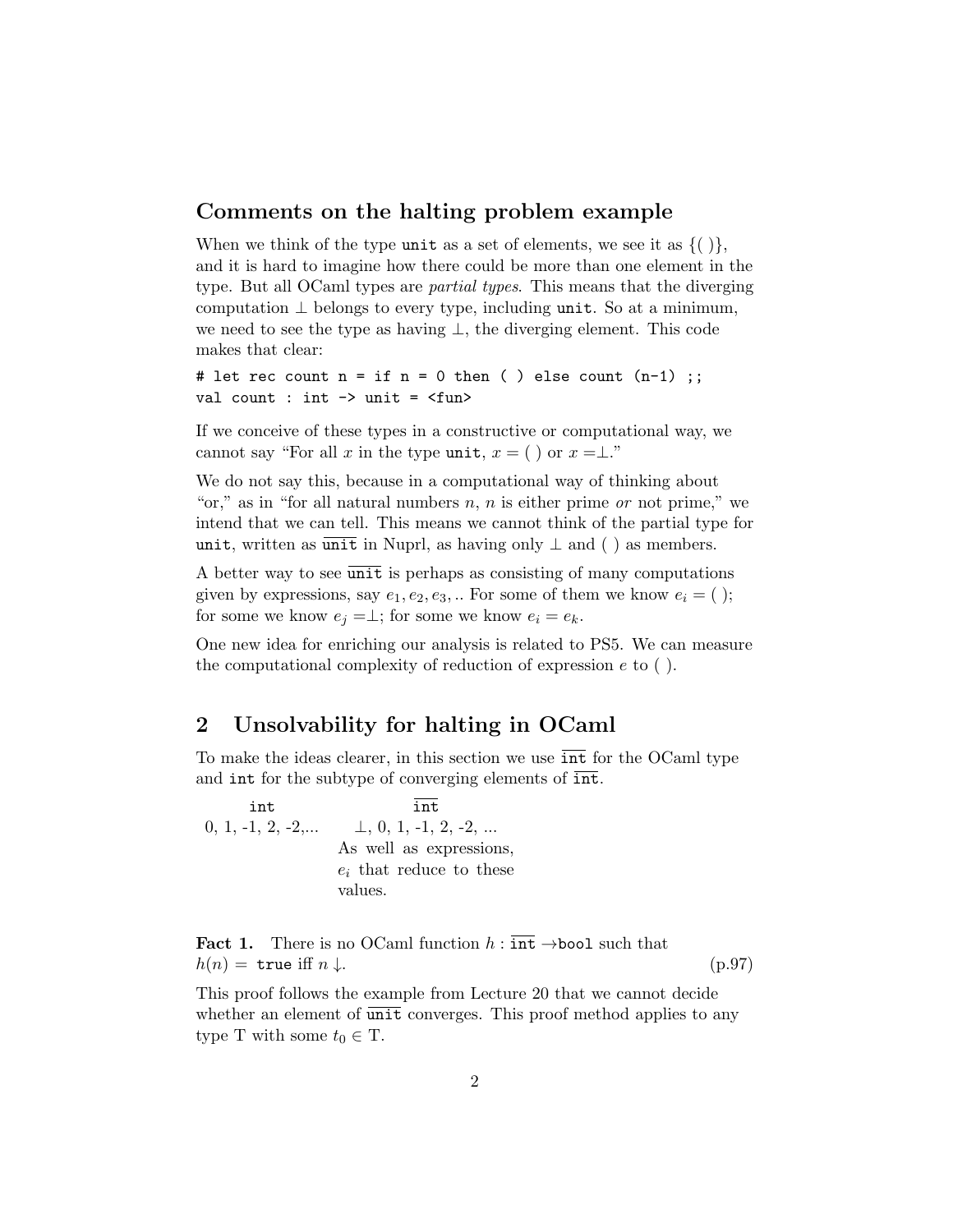# Computability in the Object Theory

Here is how Computational Type Theory (CTT) defines recursive functions. Consider the 3x+1 function with natural number inputs.

```
f(x) = if x=0 then 1
      else if even(x) then f(x/2)else f(3x+1)fi
      fi
```
## Using Lambda Notation

 $f = \lambda(x)$ . if x=0 then 1 else if even(x) then  $f(x/2)$ else f(3x+1))

Here is a related term with function input f

λ(f. λ(x. if x=0 then 1 else if even(x) then  $f(x/2)$ else f(3x+1)))

The recursive function is computed using this term.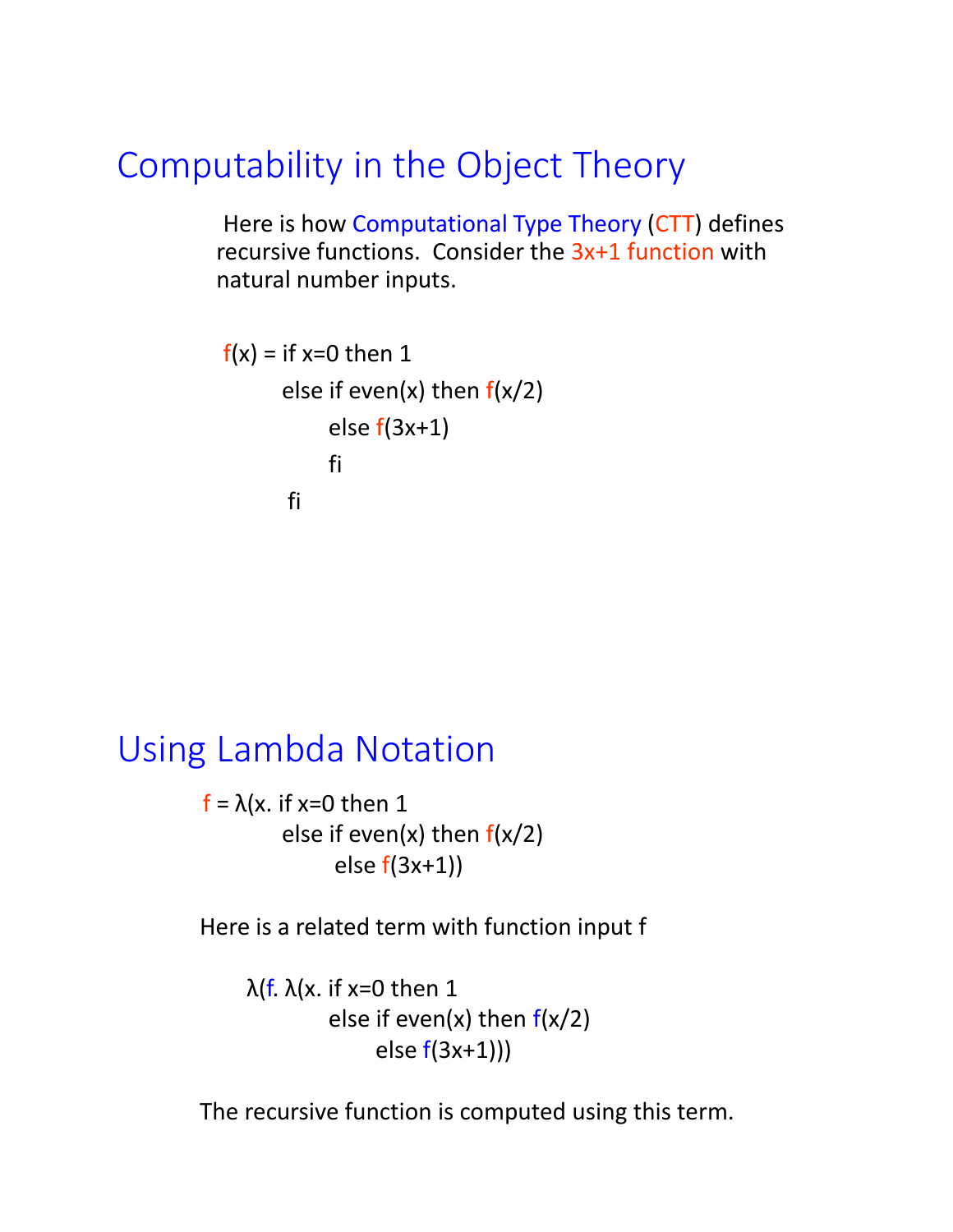# Defining Recursive Functions in CTT

```
fix(λ(f. λ(x. if x=0 then 1
             else if even(x) then f(x/2)
                  else f(3x+1)
                  fi
            fi)))
```
## Recursion in General

 $f(x) = F(f,x)$  is a recursive definition, also  $f = \lambda(x.F(f,x))$  is another expression of it, and the CTT definition is:

 $fix(\lambda(f. \lambda(x. F(f,x))))$ 

which reduces in one step to:

 $\lambda(x.F(fix(\lambda(f.\lambda(x.F(f,x))))),x))$ 

by substituting the fix term for f in  $\lambda(x.F(f,x))$ .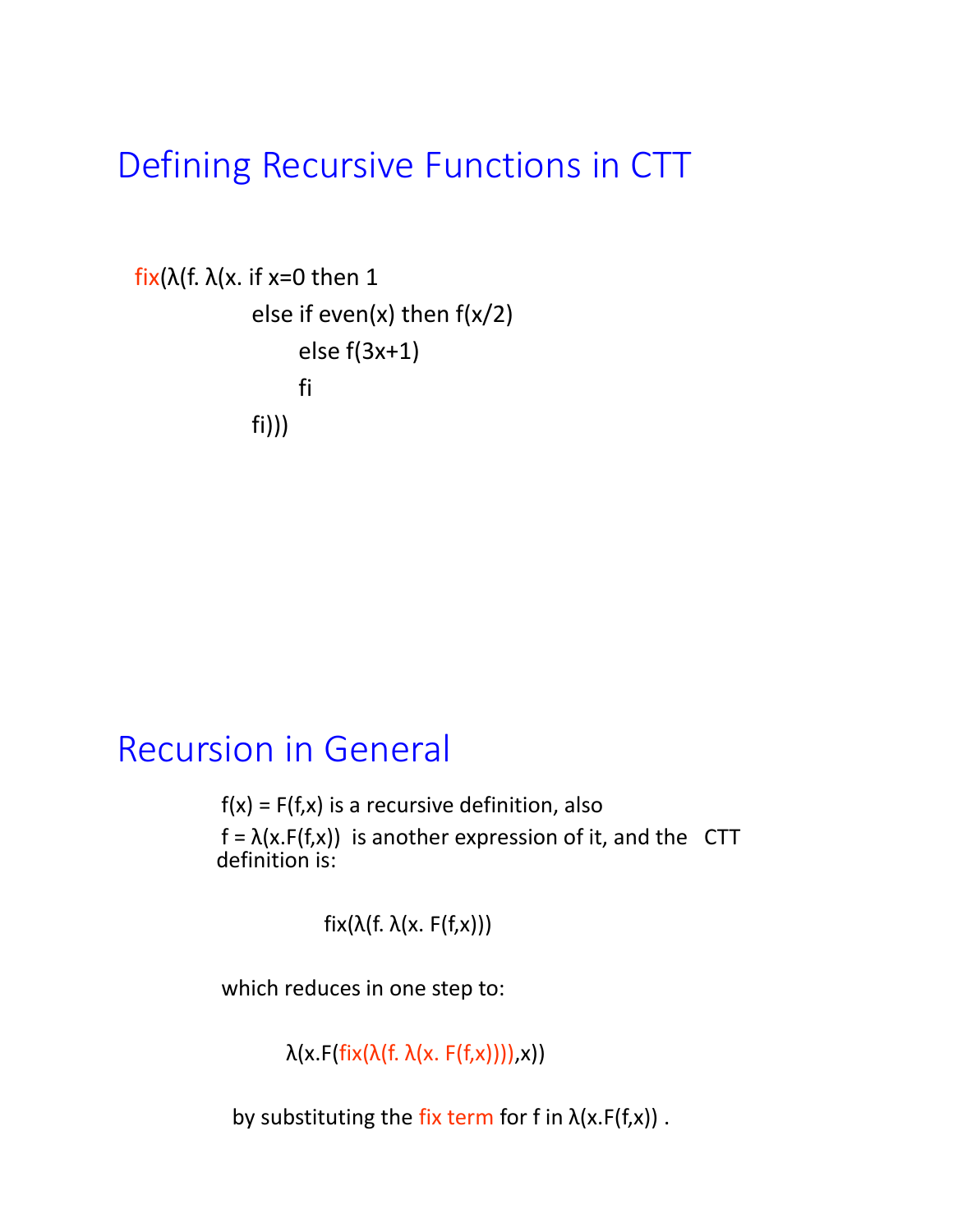## Non-terminating Computations

CTT defines all general recursive functions, hence non-terminating ones such as this

 $fix(\lambda(x.x))$ 

which in one reduction step reduces to itself!

This system of computation in the object language is a simple functional programming language.

## Partial Functions

The concept of a partial function is an example of how challenging it is to include all computation in the object theory. It is also key to including unsolvability results with a minimum effort; the halting problem and related concepts are fundamentally about whether computations converge, and in type theory this is the essence of partiality. For example, we do not know that the 3x+1 function belongs to the type N -> N.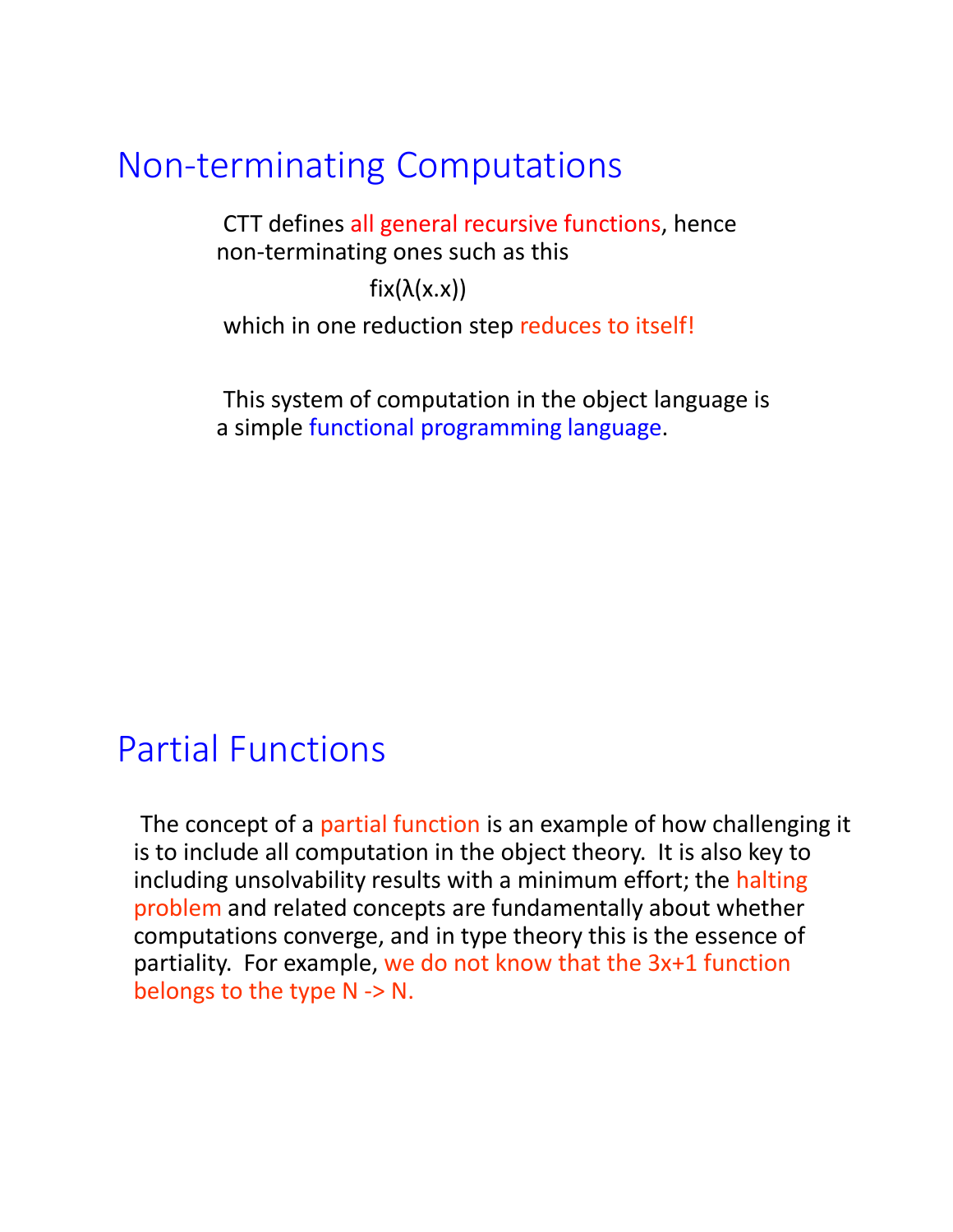# Partial Functions

We do however know that the 3x+1 function, call it f in this slide, is a partial function from numbers to numbers, thus for any n, f(n) is a number if it converges (halts).

In CTT we say that a value a belongs to the bar type  $\bar{A}$  provided that it belongs to A if it converges. So f belongs to  $A \rightarrow \overline{A}$  for  $\overline{A} = N$ .

## Unsolvable Problems

It is remarkable that we can prove that there is no function in CTT that can solve the convergence problem for elements of basic bar types.

We will show this for non empty type  $\bar{A}$  with element  $\bar{a}$  that converges in A for basic types such as Z, N, list(A), etc. We rely on the typing that if F maps  $\bar{A}$  to  $\bar{A}$ , then fix(F) is in  $\bar{A}$ .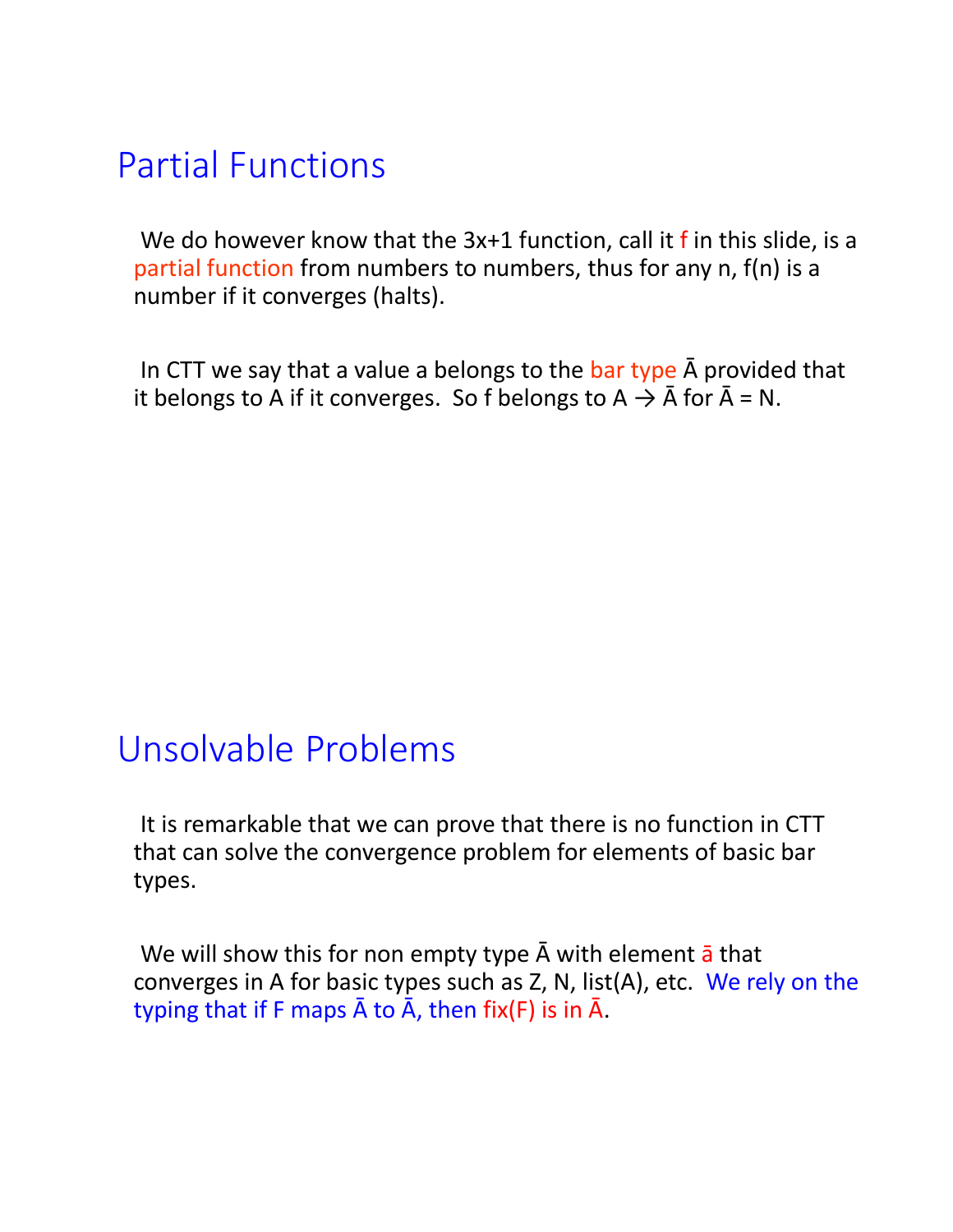# Unsolvable Problems

Suppose there is a function h that decides halting. Define the following element of Ā:

d = fix( $\lambda$ (x. if h(x) then  $\uparrow$  else  $\bar{a}$  fi))

where  $\uparrow$  is a diverging element, say fix( $\lambda$ (x.x)). Now we ask for the value of h(d) and find a contradiction as follows:

(In the lecture notes, we use  $\perp$  for  $\uparrow$ .)

## Generalized Halting Problem

Suppose that h(d) = *t,* then d converges, but according to its definition, the result is the diverging computation  $\uparrow$  because by computing the fix term for one step, we reduce

```
d = fix(\lambda(x. if h(x) then \uparrow else \bar{a} fi))
```

```
to d = if h(d) then \uparrow else \bar{a} fi.
```
If  $hd(d) = f$ , then we see that d converges to  $\bar{a}$ .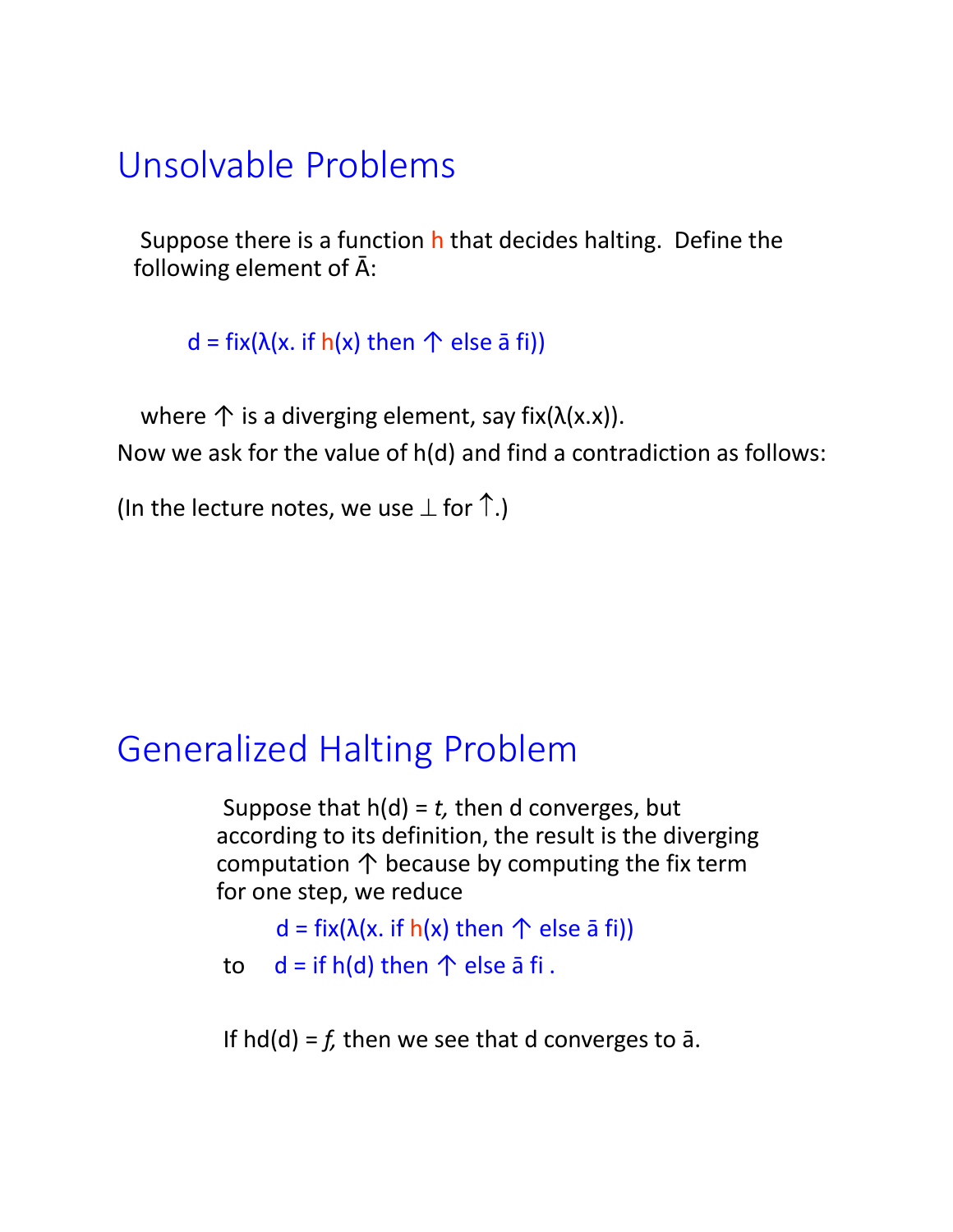#### New idea

What recursive types make sense? OCaml allows this type: # type int\_maps = |Base of int | Fun of (int -> int\_maps) ;; Fun(fun  $x \rightarrow$  (Fun(fun  $y \rightarrow x$ )))  $\in$  int\_maps Can there be a type like this that makes "logical sense"? In set theory, we can't have a set

$$
(\text{int} \to \text{int}) = \text{int} \cup (\text{int} \to \text{int}) \to (\text{int} \to \text{int}).
$$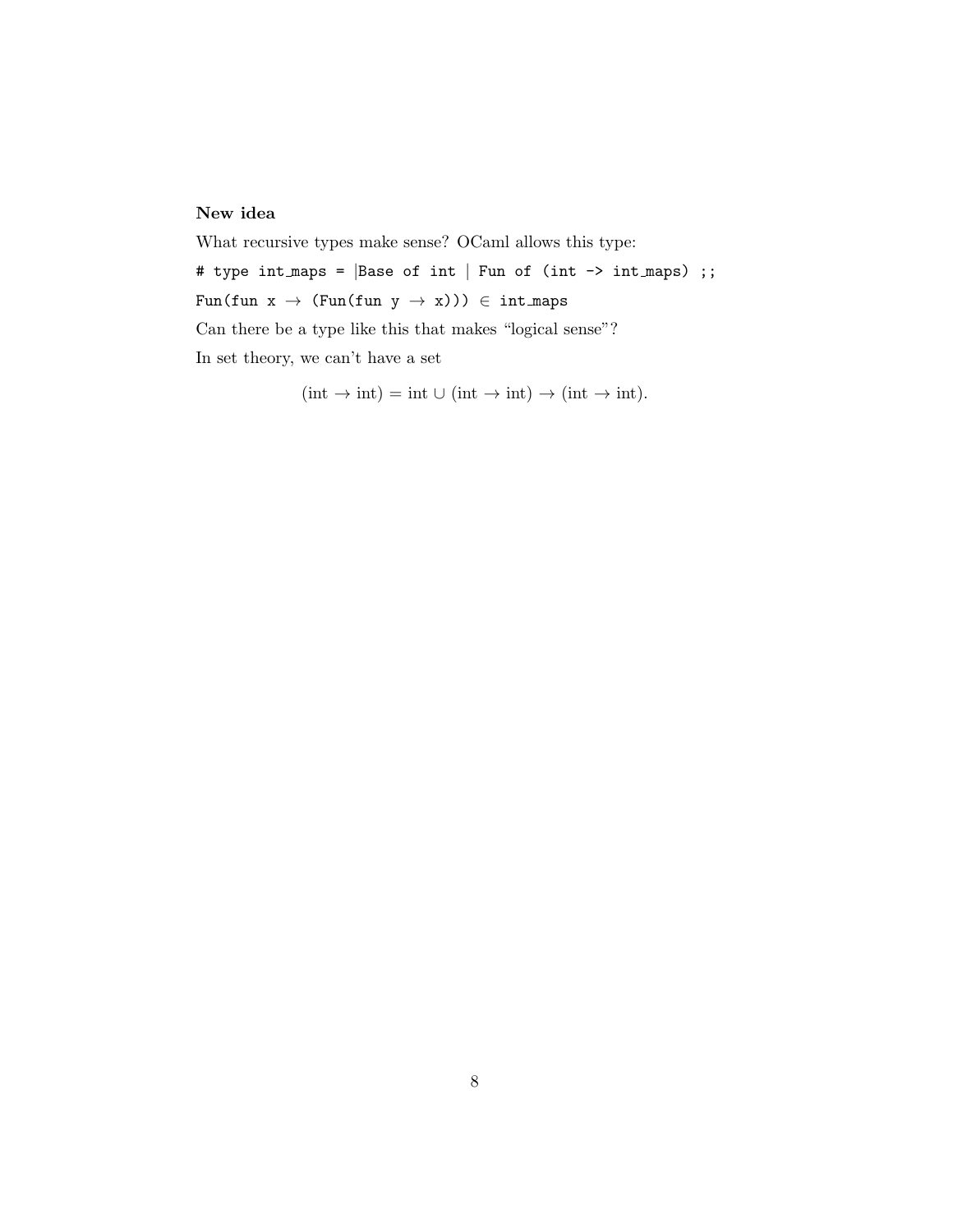### Propositional Evidence

Suppose that we have evidence types [A] for the atomic propositions A. Here is how to construct evidence for compound formulas in a model **M**.

 $[A & B] == [A] \times [B]$  $[A \vee B] == [A] + [B]$  $[A \Rightarrow B] == [A] \rightarrow [B]$ [false] ==  $\phi$  (the empty set)  $\lceil -A \rceil$  ==  $\lceil A \rceil$  =>  $\phi$ 

### Evidence for Quantified Propositions

The evidence types for quantified formulas use the dependent types over the universe  $U_M$  of the model **M.**

 $[AII x. B(x)] == x: U_M \rightarrow [B(x)]$ 

[Exists y. B(y)] == y:  $U_M \times [B(y)]$